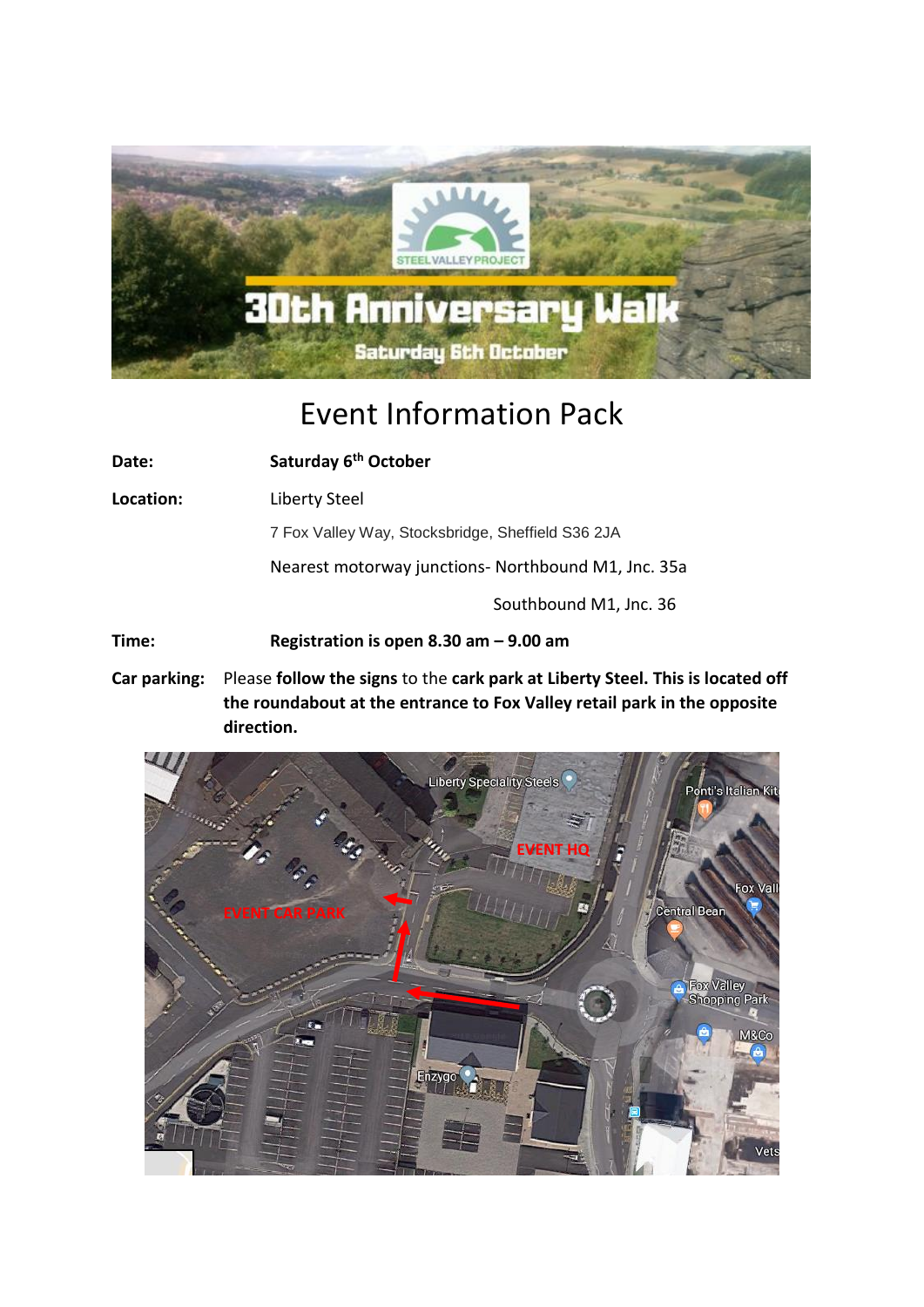**Please DO NOT park in Fox Valley car park** as you may be **fined** by the car parking company.

**Registration:** Registration is in **Liberty Steel's Paragon Centre, adjacent to the event car park**.

**You must sign in to the event before walking the route.**

**You will receive your water bottle when you sign on at the event. There will be an opportunity to fill this up at the event HQ if you choose to do so.**

You will also receive a route map. Please note that an online map and GPS route (.gpx or .tcx) can be downloaded at-

**6 mile- <https://ridewithgps.com/routes/28340394>**

**12 mile- <https://ridewithgps.com/routes/28366951>**

**The Walk:** Walkers will set off from outside **Liberty Steel at 9.00 am**. A **briefing** will be given to all participants, **please do not set off before you have been briefed.**

> Please **ensure that you arrive before 8.50 am** or you may not be able to participate in the event.

The route does include some tough terrain, please ensure that you and your clothing are prepared for this. It is recommended that you **wear stout footwear and bring waterproofs**.

The **route will be clearly signed**. Please be aware that occasionally signs can go missing, so it is a good idea to familiarise yourself with the route prior to the event.

**A buffet** will be available at 4.7 miles on the route in Bolsterstone Village Hall. This is marked on your route map. A selection of food and drink will be available, although we recommend **bringing your own in addition** to this.

There will be a **cut off at Bolsterstone Village Hall** for people walking the 12 mile route of **12.00 noon**. If you do not reach Bolsterstone by 12.00 noon you will be asked to walk the 6 mile route.

There will also be a **cut off at Deepcar traffic lights** of 2.30 pm for people walking the 12 mile route. If you do not reach Deepcar by 2.30 pm you will be asked to walk along Manchester Road to return to the event HQ.

A limited number of SVP staff will be walking the route, including first aiders. Please speak to a member of staff if you require assistance.